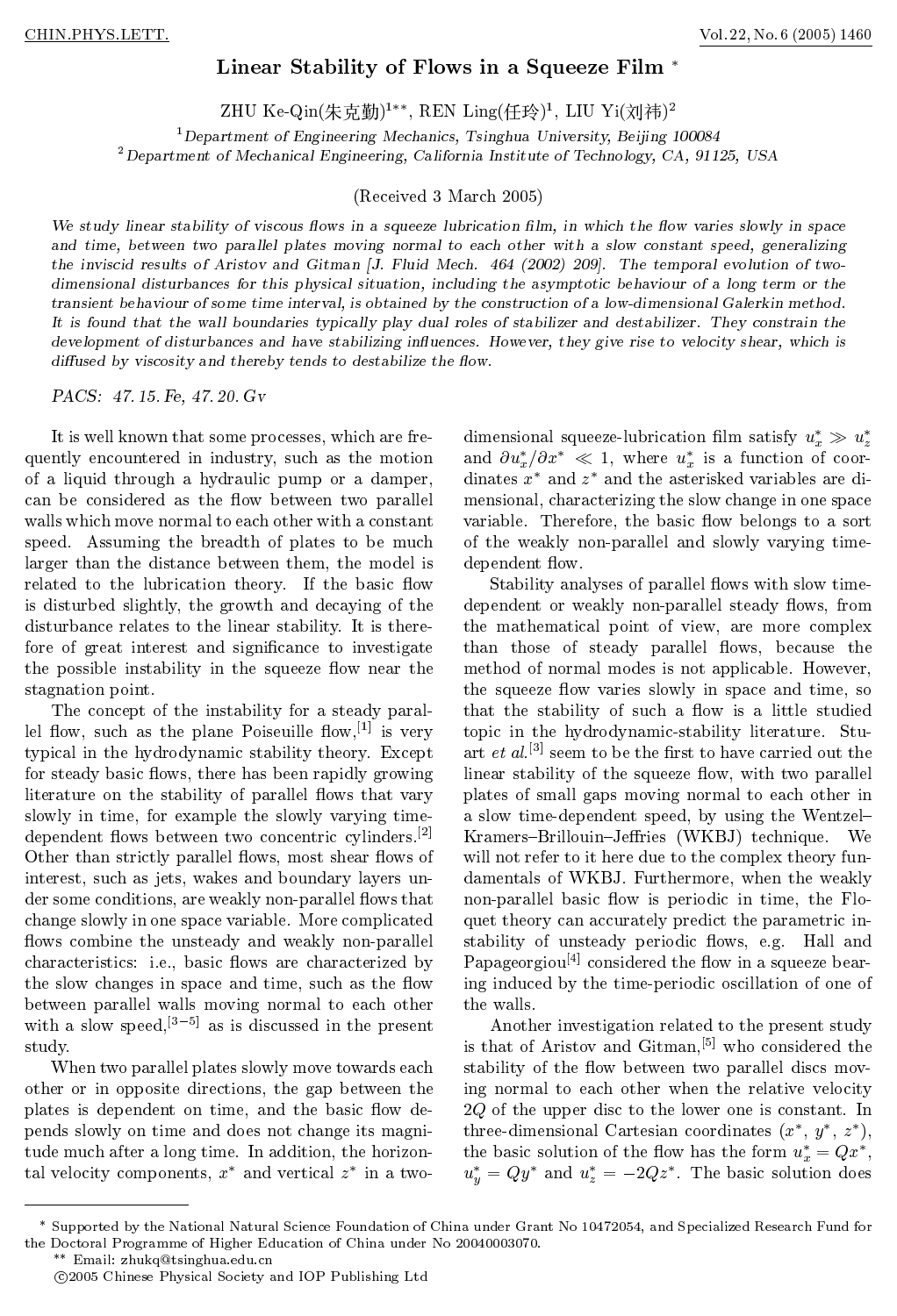disturbance is expressed by<sup>[5]</sup>

 0 = k2 (t )A(t ) cos[k(t )x ]; (1) to their breadth is small, i.e. = a=b 1, and the

where the amplitude  $A(t)$  and wavenumber  $\kappa(t)$  are stress ) are Reynolds number is defined by  $Re = 2a|U|/v$ . dependent on time, and the disturbance is in the Kelvin-mode form, which is different from the common Tollmien-Schlichting wave.<sup>[6,7]</sup>

Aristov and Gitman[5] only described the instability of the inviscid squeeze flow due to the limitation of Kelvin modes. In this Letter, we discuss whether the viscous basic flow is stable or not and how disturbances evolve. The instability analysis of the viscous squeeze film by using the Kelvin modes is not easy to proceed, because the treatment of the constraint of BCs possesses a difficulty. We do not address here the disturbance in the Kelvin modes, and the mode selection still deserves further studying in the future.

One ideally available and efficient tool for studying the global instability of weakly non-parallel flows (steady and unsteady periodic) is the low-dimensional Galerkin method (LDGM). The instability properties in the cylinder wake, the sphere wake, the boundarylayer and a variety of other flows are successfully carried out by employing an LDGM.<sup>[8-10]</sup> This shows the method is valid for analysing the global instability of dynamic systems with slow time dependence and weakly non-parallel characters, such as the present problem.



Fig. 1. Schematic of the planar squeeze ow.

We consider the two-dimensional motion of incompressible Newtonian fluids of kinematic viscosity  $v$  between two parallel plates, the upper of which approaches the lower stationary one with a con stant speed, as schematically depicted in Fig. 1. The breadth of plates is 2b; the time-dependent distance between the plates is  $h(t) = 2a - Ut$ , where 2a is  $Z_i(z)$  of F the initial value of the distance,  $t$  is time, and the  $h_{0}$  homogene relative velocity  $U$  of the upper plate to the lower one is assumed to be constant for  $U > 0$  corresponding to the squeezing and  $U < 0$  to the dilatation. The dimensionless distance between the plates  $H(n\ell) = (2a)^{-1}h(\ell)$  has been introduced for mathematical convenience, where  $H(nt) = 1 - \theta nt$ . The  $\Psi$ 

value of dimensionless speed of the upper plate relative to the lower one is  $\sigma = \pm 1$ ,  $\sigma > 0$  for the squeezing and  $\sigma < 0$  for the dilatation. Thus  $U = 2a\sigma n$ holds uniformly, where *n* satisfies  $1/n = 2a/U$  and is the inverse of the characteristic time. The ratio of the distance between the plates at the initial point of time

Following Stuart et  $al.$ , <sup>[3]</sup> we introduce dimensionless variables  $\iota = n\iota$ ,  $x = x\iota \sigma$ ,  $z = z\iota a\pi(n\iota)$  =  $u_z = u_z(na)$ ,  $u_x = u_x(nb)$   $H(nb)$  and  $\Psi =$  $\Psi^*(nab)^{-1}$ , where  $-1 \leq x \leq 1$  and  $-1 \leq z \leq 1$ . For small values of  $(4|\sigma|)^{-1}Re$ , the basic solution  $\Psi_B(z, x, t)$  takes the form<sup>[3]</sup>

$$
\Psi_B(z, x, t) = -xH'(t)(2 + 3z - z^3)/2, \qquad (2)
$$

where  $H'(t) = dH(t)/dt$ . We suppose that the basic solution plus a perturbation can be written as  $\Psi(z, x, t) = \Psi_B(z, x, t) + \Psi'(z, x, t)$ , where  $|\Psi'| \ll$  $|\Psi_B|$ . The linearized differential equation satisfied by  $\Psi'$  is found to be

$$
[H(t)\partial/\partial t - (z+1)H'(t)\partial/\partial z]D^2 \Psi'
$$
  
\n
$$
- 4|\sigma|H(t)D^2 D^2 \Psi'/Re
$$
  
\n
$$
+ (\partial \Psi_B/\partial z)(\partial D^2 \Psi'/\partial x)
$$
  
\n
$$
+ (\partial D^2 \Psi_B/\partial x)(\partial \Psi'/\partial z)
$$
  
\n
$$
- (\partial \Psi_B/\partial x)(\partial D^2 \Psi'/\partial z)
$$
  
\n
$$
- (\partial D^2 \Psi_B/\partial z)(\partial \Psi'/\partial x), \qquad (3)
$$

where the operator  $D$  is given by

$$
D^2 = \delta^2 \partial^2 / \partial x^2 + \partial^2 / [H^2(t) \partial z^2]. \tag{4}
$$

The homogeneous BCs are enforced by requiring

$$
\Psi'_z|z = -1 = 0, \quad \Psi'|_{z=-1} = 0, \quad \Psi'_z|_{z=1} = 0,
$$
  

$$
\Psi'_x|_{z=1} = 0.
$$
 (5)

We refer to the LDGM initiated by Noack and Eckelmann,[8;9] and choose appropriate expansion modes. The disturbed stream function can be approximated by Fourier expansions with expansion modes, for which the Galerkin approximation reads

$$
\Psi'(z,x,t) = \sum_{\substack{i=0,1,\cdots,k \\ j=0,1,\cdots,m}} a_{ij}(t) \Phi_i(x) Z_j(z), \qquad (6)
$$

where  $a_{ij}(t)$  denotes time-dependent Fourier coefficients, and  $\Phi_i(x)$  and  $Z_i(z)$  are the spanwise mode aligning with the breadth of the plates and the nor mal mode perpendicular to the plates, respectively. The essence of the LDGM demands that  $\Phi_i(x)$  and  $Z_i(z)$  of Eq. (6) should be orthonormal and satisfy the homogeneous  $BCs$  of Eq.  $(5)$ .

There is some arbitrariness in the choice of the spanwise mode, which is unrestricted by the BCs and for instance can be chosen as trigonometric functions

$$
\Phi_i(x) = \cos(2i\pi x) \quad \text{or}
$$
  
\n
$$
\Phi_i(x) = \sin(2i\pi x) \quad (i = 0, 1, 2, \cdots, k), \quad (7)
$$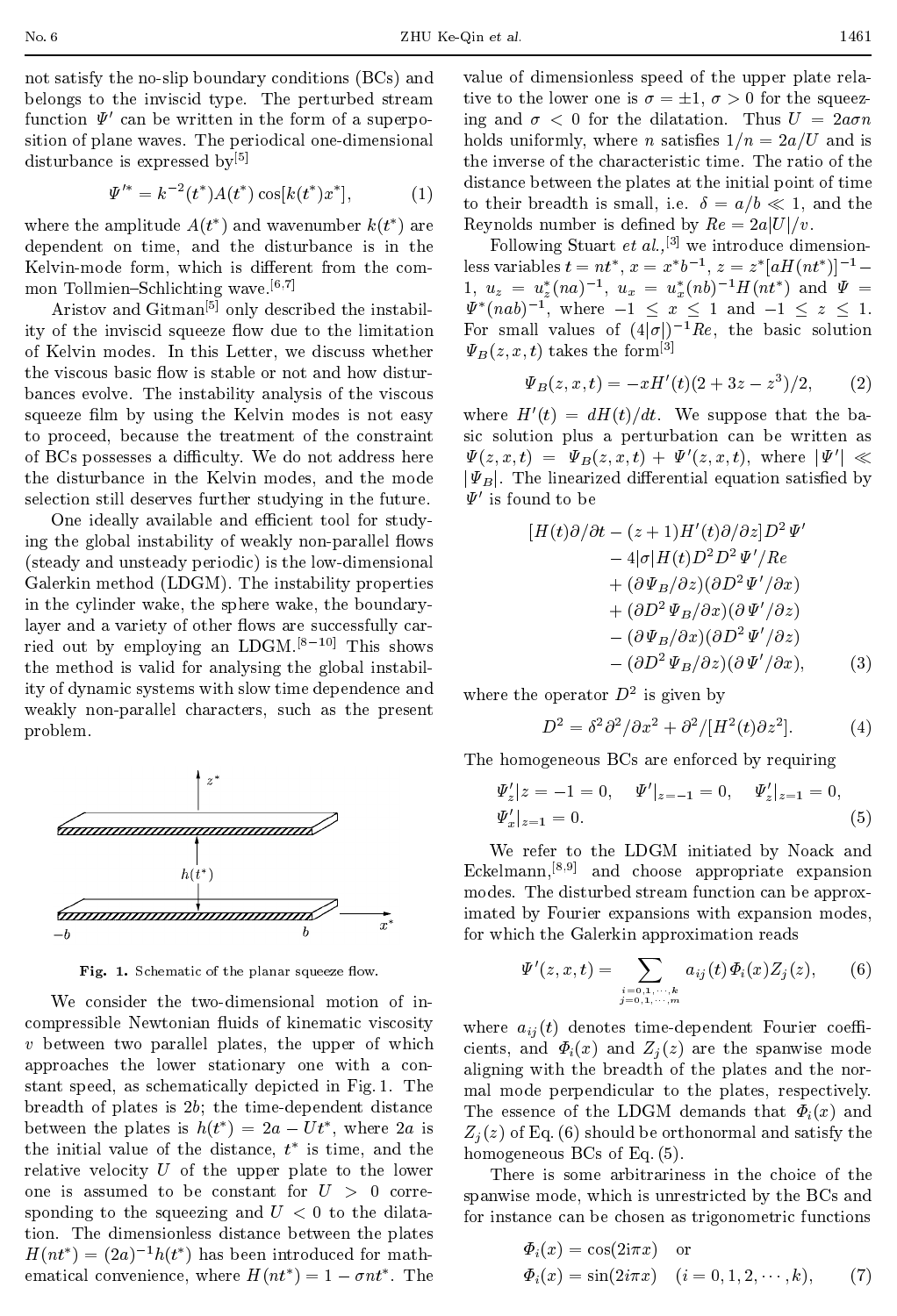corresponding to the symmetric and antisymmetric modes, respectively and satisfying the orthonormality relationship  $(\varPhi_i, \varPhi_l) = \int_{-1}^{1} \varPhi_i(x) \varPhi_l(x) dx = \delta_{il}$ , with value probler the Kronecker symbol  $\delta_{il} = 1$  for  $i = l$  and  $\delta_{il} = 0$  for the others.

The construction of the normal expansion mode is various if only the selected functions satisfy the orthonormality condition and homogeneous BCs  $Z_j(z)|_{z=-1} = 0, \ \partial Z_j(z)/\partial z|_{z=-1} = 0, \ Z_j(z)|_{z=1} = 0$  0.6 and  $\partial Z_j(z)/\partial z|_{z=1} = 0$ . Here the normal mode is constructed as constructed as

$$
Z_j(z) = P_j(\xi) \times [1 - \cos(2\pi z)] \times [(2j + 1)/3]^{1/2}, (8)
$$

$$
\xi = \left[\sin(4\pi z) - 8\sin(2\pi z) + 12\pi z\right] / (12\pi). \tag{9}
$$

with  $-1 \leq \xi \leq 1$ .  $P_j(\xi)$  is a Legendre orthonormality polynomial of degree j and  $j = 0, 1, 2, \dots$ , and satisfies the orthonormality relationship  $\int_{-1}^{1} \frac{1}{2} (2j + )$  squeezing.  $1)P_j(\xi)P_n(\xi)d\xi = \delta_{jn}.$ 

Substituting the Galerkin approximation (6) in the linearized disturbance equation (3), which is multiplied with the projection modes  $\Phi_p(x)Z_q(z)$  and then  $2.5$ integrated over the domain of the velocity field, we can obtain

$$
\int_{-1}^{1} \int_{-1}^{1} R(a_{ij}) \Phi_p(x) Z_q(z) dx dz = 0, \qquad \qquad \underset{\underset{\text{is}}{\sim}}{\overset{\simeq}{\underset{\text{is}}{\sim}}} 0.0
$$
\n
$$
(i = 0, 1, 2, \cdots, k; j = 0, 1, 2, \cdots, m) \qquad \qquad -2.5
$$
\n
$$
(p = 0, 1, 2, \cdots, k; q = 0, 1, 2, \cdots, m), \qquad (10)
$$

where  $R(a_{ij})$  is the residuals of the disturbance equation. A linear system of first-order ordinary differential equations (ODEs) for the time-dependent Fourier coefficients (disturbance amplitudes), which has the modes number of  $N = (k + 1) \times (m + 1)$  for sym- for squ metric spanwise modes and of  $N = k \times (m + 1)$  for antisymmetric ones, takes the form

$$
\boldsymbol{D}_t \boldsymbol{a} = \boldsymbol{A}(t) \boldsymbol{a}, \tag{11}
$$

where **a** denotes N-vector  $\{a_l\}^T$ , the subscript l is related to the subscript  $\eta$  by  $l = i \times (m + 1) + (i + 1)$ for symmetric spanwise modes and  $l = (i - 1) \times (m +$  $1+(j+1)$  for antisymmetric ones. The  $N \times N$  matrix  $\mathbf{D}_t$ , which is different for various values of k and m, includes the differential operator  $d/dt$ . The  $N \times N$ coefficient matrix  $A(t)$  is aperiodic in time.

Thus, for the given initial disturbance amplitudes  $a_{ij} (0)$ , solving the linearized disturbance equation is changed into an initial value problem of a linear system of first-order ODEs for the disturbance amplitudes. For steady or time-periodic parallel and weakly non-parallel basic flows, this system, which is autonomous or called a Floquet system, has many wellknown properties. For other unsteady weakly non parallel basic flows discussed here, the explicit dependence of linear ODEs on time is aperiodic, so that the methods of normal modes and Floquet theory are not suitable. It is applicable to directly solve the initial value problem of linear ODEs.



Fig. 2. Temporal evolution of disturbance amplitudes for squeezing.



Fig. 3. One enlarged curve in Fig. 2 near the zero value of temporal evolution of the most unstable mode amplitude for squeezing.

 $D_t a = A(t)a$ , (11) ric spanwise disturbance modes,  $\delta = 0.01, a_{ij}(0) =$  $\sum_{k=1}^{\infty}$  modes is similar to that of antisymmetric ones. Fig- $\frac{1}{2}$  matrix ures 2-4 show the dependences of the normalized dismensionless time, for different disturbance modes. In the calculation, we adopt the variables and values of some parameters as follows: antisymmet-0.0001,  $k = 3$ ,  $m = 2$ ,  $Re = 0.6$ , unless specially stated. It is noted that the response of the basic flow to an infinitesimal disturbance of symmetric spanwise turbance amplitudes  $\bar{a}_{ij}(t)=a_{ij}(t)/a_{ij}(0)$  on the di-

> Aristov  $et$   $al.$ <sup>[5]</sup> suggested that when the plates are squeezed together, the inviscid solution is stable, with the amplitude decreasing in the course of time monotonically. Compared to the inviscid results, am plitudes of infinitesimal disturbances on the viscous laminar basic flow exhibit oscillatory decay with increasing time. The oscillatory amplitude values with respect to the initial disturbance become infinitesimal so that the oscillatory property in Fig. 2 is not easily observable. The amplitude in Fig. 2 near zero values